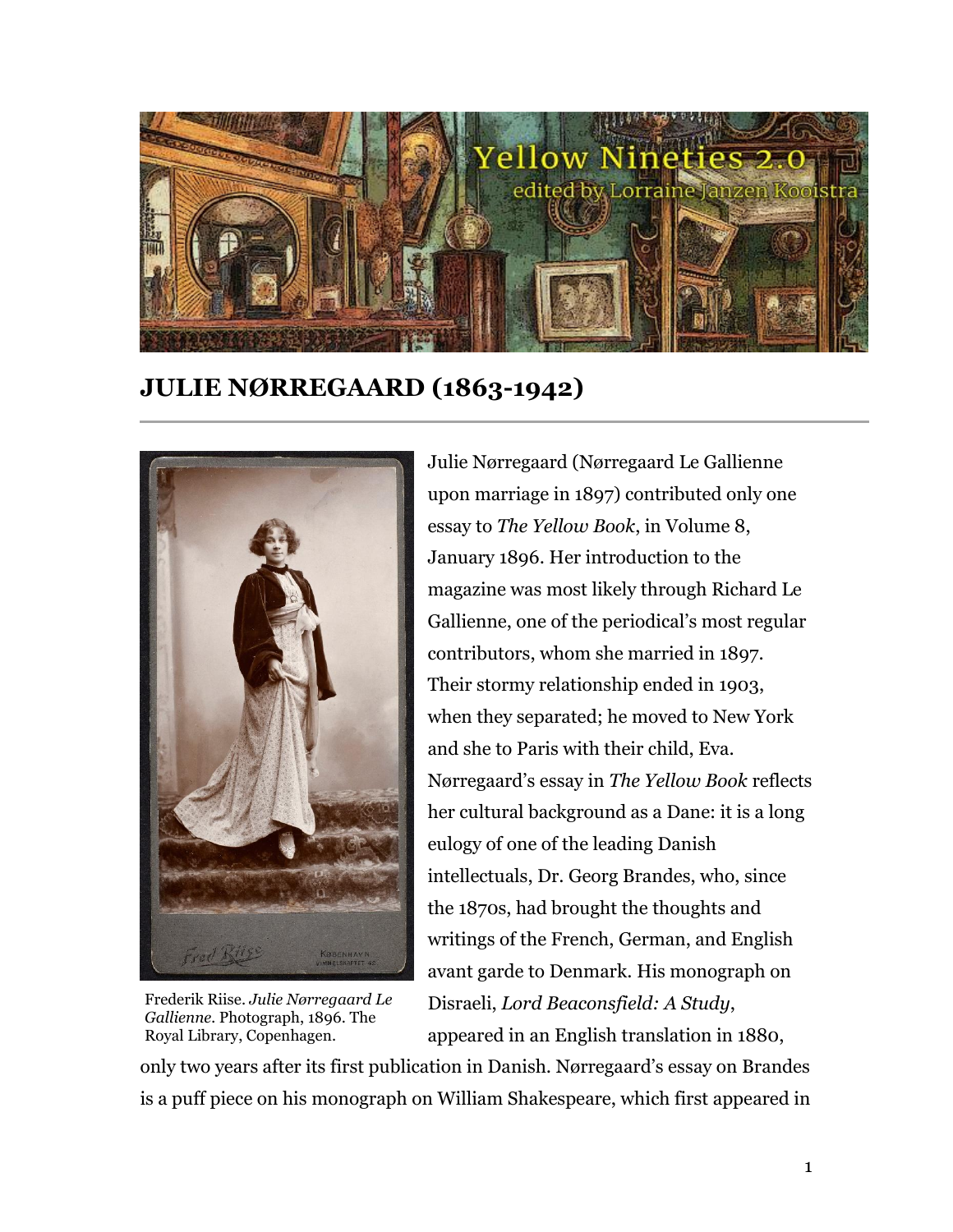Danish from William Heinemann in the spring of 1896, and then in an English translation by William Archer, Mary Morrison, and Diana White under the title *William Shakespeare: A Study* (London: William Heinemann, 1898). Nørregaard's worship of Brandes is symptomatic of his cult status in the more radical Danish intellectual circles, especially among his many female admirers. When visiting London in the late 1890s to promote his Shakespeare monograph, Brandes was disappointed to find he was not lionized there to the same extent as he was at home.

From the limited archival material on Julie Nørregaard's life and the biographies and autobiographies of her spouse and daughter, Nørregaard emerges as a resourceful, independent woman with a passion for the theatre, fashion, and women's education and sexual freedom. Her life was a cosmopolitan one spent in Copenhagen, London, Paris, and New York, major cities in which she maintained social and professional circles throughout most of her life. She played a significant role as supporting wife or mother: acting as helpful go-between for both Richard and Eva, she provided introductions and established links between Danish, English, French, or American artists or writers. This supportive role alternated with Nørregaard's activities as a hard-working journalist. Churning out articles to cover the most basic daily expenses, she wrote hundreds of newspaper and magazine columns in both Danish and English. Her literary output is uncollected and includes published translations of three short Danish novels and of Henrik Ibsen's play *Hedda Gabler* (1928). She also left an unfinished novel and an unfinished anthology of Scandinavian writings.

Nørregaard was born to Danish parents in Flensborg in the North of Germany. The family moved to Copenhagen in 1864 to escape the German invasion of Schleswig-Holstein. Little is known of her early years and education, except that her upper-middle-class parents ensured that she had good language skills in English and French, stimulated by the many English and French books and magazines her father brought back from his travels. Nørregaard developed an early interest in the theatre, attending the world première of Ibsen's *A Doll's*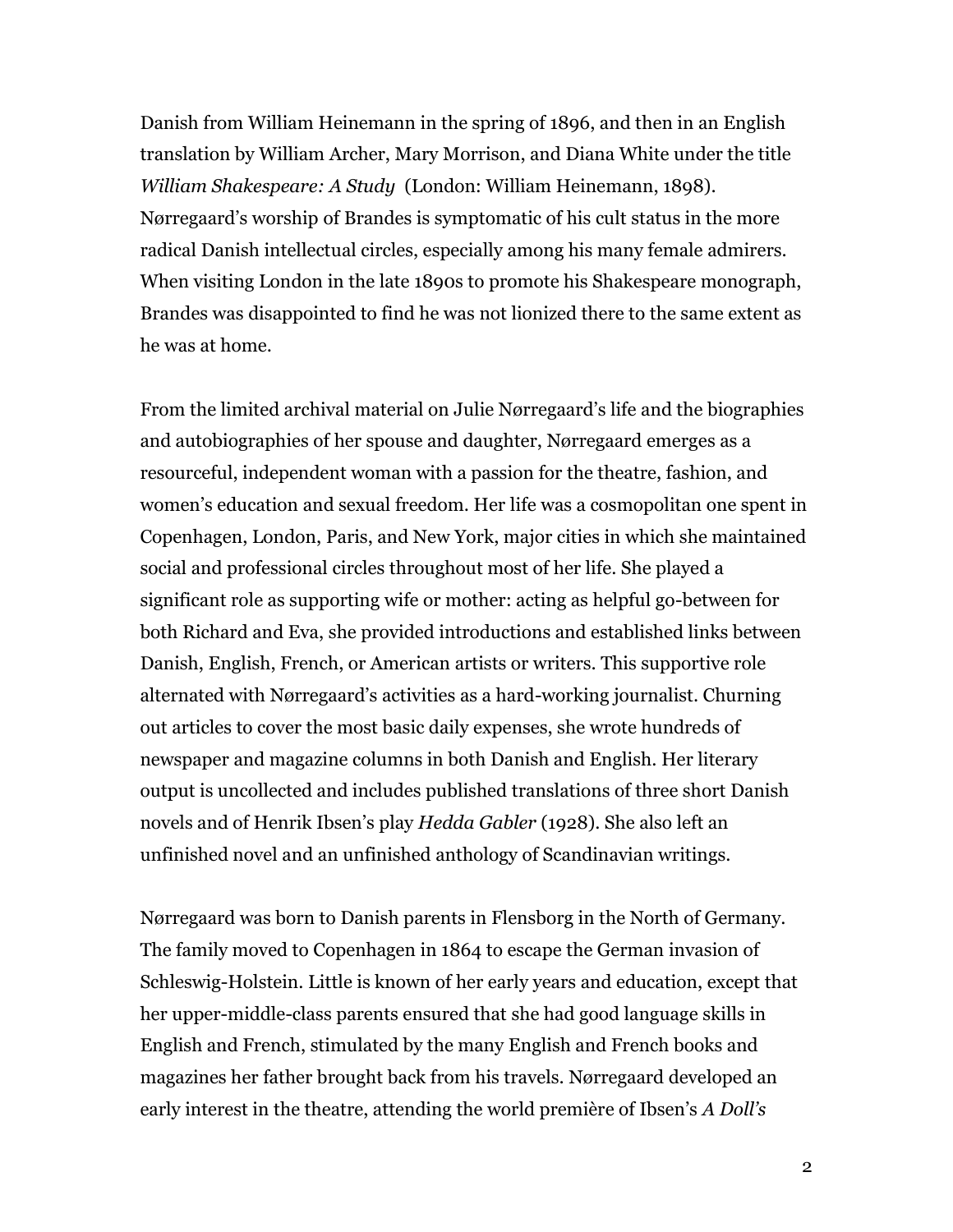*House* in Copenhagen in 1879, and seeing Sarah Bernhardt on her Copenhagen tours performing in *Fédora* and *Froufrou*. In the 1880s she formed friendships with Brandes and with the Danish writer Peter Nansen. In 1884 Brandes cofounded the liberal newspaper *Politiken*, which served as an important organ for the cultural radicalism he and his brother Edvard were advocating in their attempts to invigorate Danish cultural debate. Against her parents' will, Julie attended his flamboyant public lectures on aesthetics and modern writing. Her friendship with Nansen and Brandes led to a career as a journalist for *Politiken*. From the early 1890s until shortly before the Second World War, Nørregaard contributed regular columns on fashion, embroidery, women's issues, royalty, and theatre, writing under the pseudonym of "Eva." She gradually established herself as a journalist, contributing not merely to the Scandinavian press, but also to such English papers as *The Star*, *The Morning Leader, The Daily Courier*, and *Town and Country*.

In the early 1890s she moved with her sister Ellen to London to sell samples of Danish embroidery at the Danish Art School in Bayswater and to develop her writing career. After encountering Le Gallienne, she became part of his circles of aesthetes, writers, and publishers, meeting Walter Crane, William Sharp, John Lane, and William Heinemann.

Nørregaard's fascination with the forceful female characters in Ibsen's plays, combined with her own life experience, helped her argue in her columns for women's independence and right to acknowledge both their intellect and their sexuality. Richard Le Gallienne's alcoholism, combined with his womanizing and extravagant habits, left her without any financial support both during their marriage and after their separation. Through journalism and translation, she supported not only herself and her daughter, but also a nanny and Richard's daughter from his first marriage. When journalistic jobs became scarce in 1906, she turned to millinery and found her customers among the international community on the Rive Gauche: her hat shop in Paris, "Mme. Fédora," located in her drawing room, provided the female friends of H.G. Wells and Arnold Bennett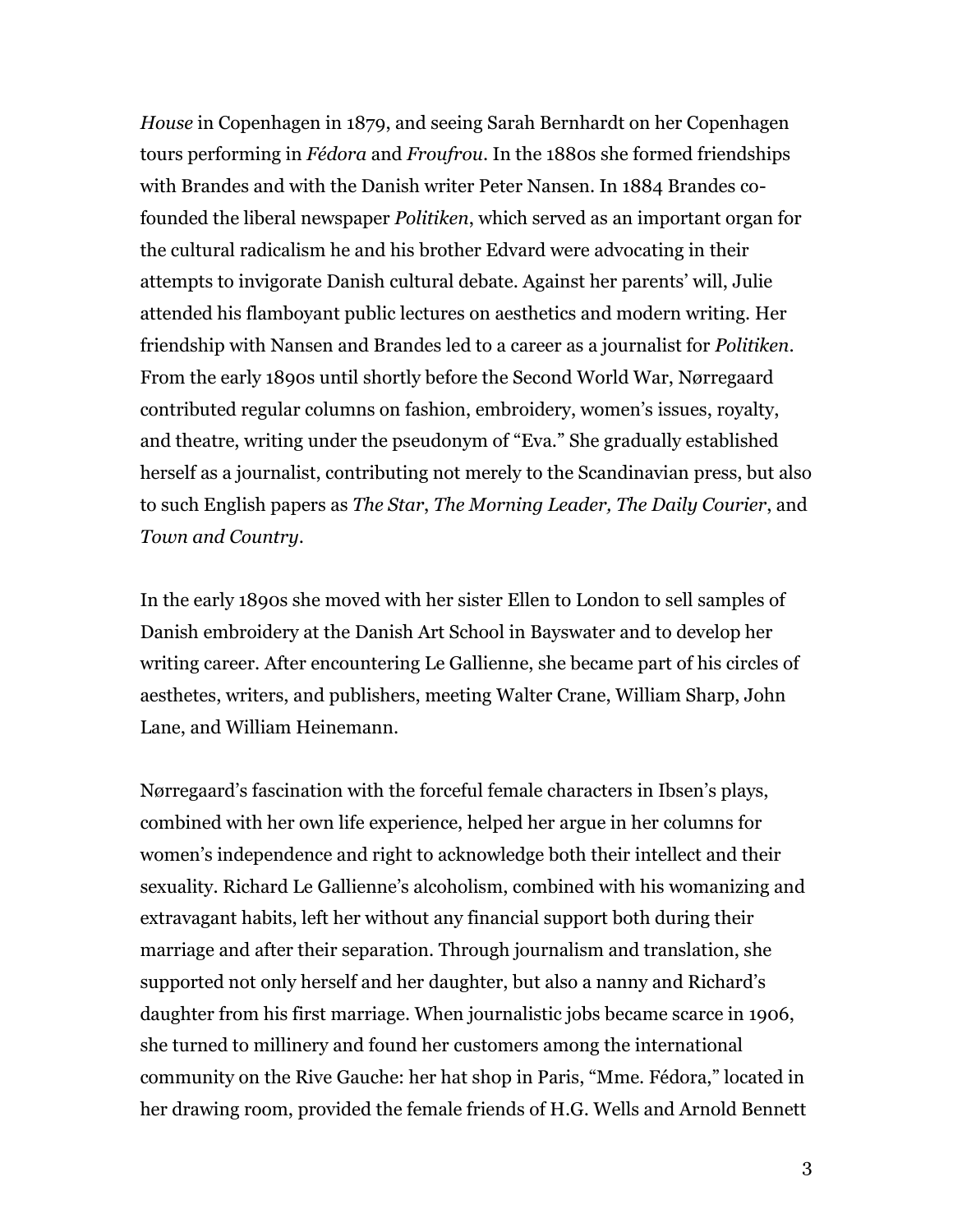with hats from 1906 till 1914, when she left France. Moving first to London, Nørregaard left soon afterwards for New York to promote her daughter's pursuit of an acting career. She remained in New York until Eva established herself on the American stage, returning to London in 1920. Here she pursued her journalistic career until shortly before the Second World War, when she moved once again to America. Julie Nørregaard died from lung cancer under her daughter's care in 1942.

During the 1890s Nørregaard served as an important connecting link between British and Danish aestheticism. Through her contact with Brandes, she provided Danish artists and writers with introductions and access to London magazines, publishers, critics, and exhibition venues. She negotiated with William Heinemann for the English translation of some of Peter Nansen's novels, and planned to bring out an anthology of Scandinavian writing with the title *Northern Lights* with John Lane. Her translation of Nansen's controversial *Love's Trilogy: Julie's Diary, Maria, God's Peace* was published by Heinemann in 1906. She took paintings to the Royal Academy and the New Gallery for the Danish "Pre-Raphaelites," Agnes and Harald Slott-Møller, introduced the two to Walter Crane and William Sharp, and promoted their work with *The Magazine of Art*. Similarly, she had her daughter introduced to Sarah Bernhardt several times in Paris, and to William Faversham and other leading actors in London. Nørregaard's discreet role as go-between for others has overshadowed her own impressive and adventurous life and career, leaving them still to be fully chronicled.

## © 2011, Lene Østermark-Johansen

Lene Østermark-Johansen is Reader in English at the University of Copenhagen. She is the author of *Sweetness and Strength: The Reception of Michelangelo in Late Victorian England* (Ashgate 1998), and, most recently, of *Walter Pater and the Language of Sculpture* (Ashgate 2011). She has also published on Oscar